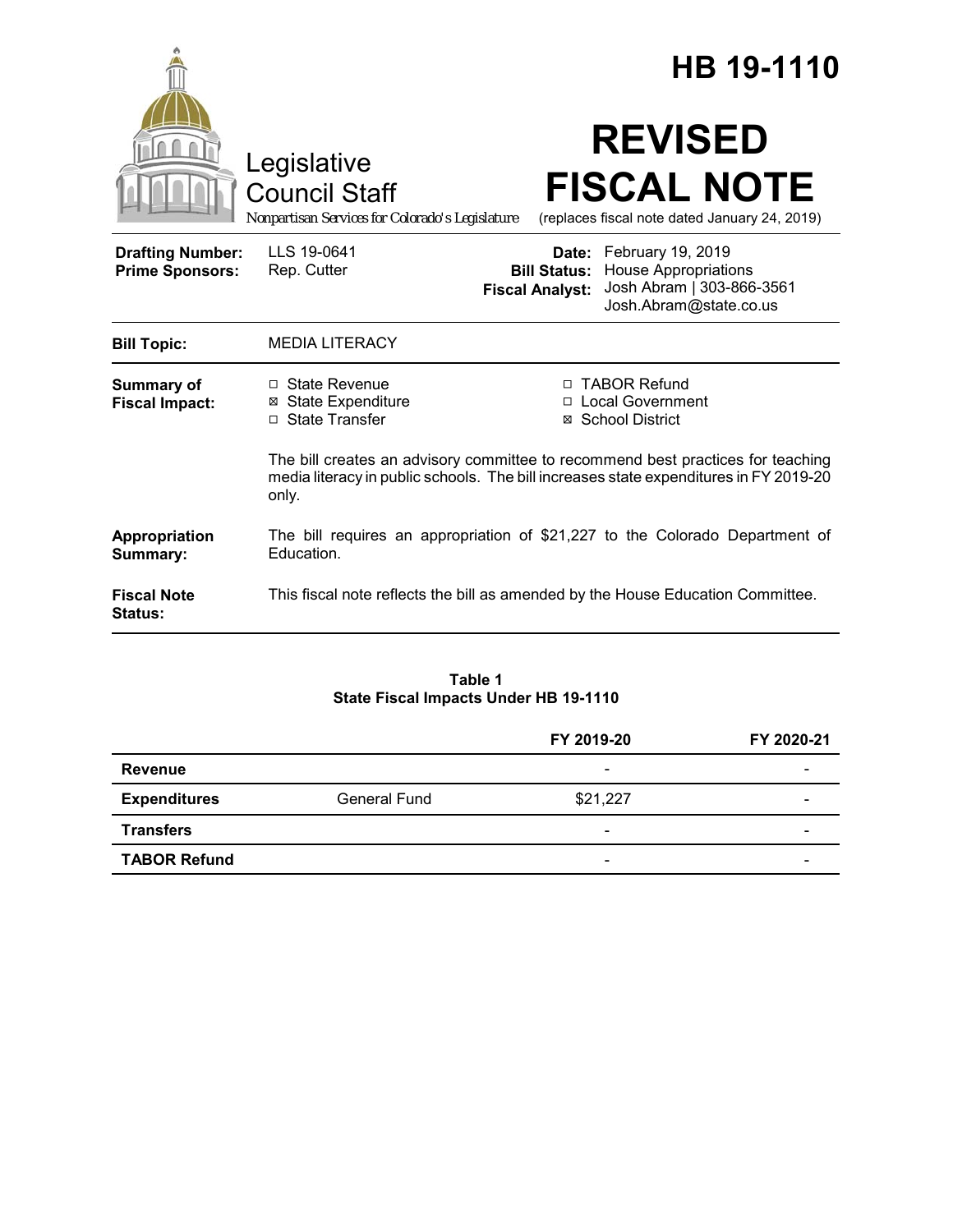February 19, 2019

# **Summary of Legislation**

The bill creates the 13-member Media Literacy Advisory Committee in the Colorado Department of Education (CDE) and sets conditions for the committee's appointment and composition. No later than March 1, 2020, the committee is required to report on and recommend revisions to existing state standards, and best practices for implementing media literacy in elementary and secondary education. No later than September 1, 2020, the CDE must implement media literacy in state academic standards if practicable. The bill is repealed July 1, 2021.

# **State Expenditures**

The bill increases General Fund expenditures to the CDE by \$21,227 in FY 2019-20 only. The bill also increases the administrative workload for the department. Costs are detailed in Table 1 and include travel and expense reimbursement for committee members, and professional facilitation. New state expenditures are estimated based on 13 committee members meeting five times in FY 2019-20.

|                                         | FY 2019-20 | FY 2020-21 |
|-----------------------------------------|------------|------------|
| <b>Colorado Department of Education</b> |            |            |
| Committee Member Travel / Expenses      | \$12,227   |            |
| Facilitation                            | \$9,000    | -          |
| <b>Total Cost</b>                       | \$21,227   |            |

#### **Table 2 Expenditures Under HB 19-1110**

**Travel costs.** This fiscal note assumes that committee members are reimbursed for actual and reasonable travel costs to committee meetings. Mileage reimbursement, overnight lodging, per diem, venue and catering expenses for 13 members and staff to meet five times in FY 2019-20 are estimated at \$12,227.

**Professional facilitation.** The committee will require the administrative assistance of an outside facilitator to work with the CDE to develop a work plan, coordinate committee communication and meeting logistics, conduct meetings, and prepare a final report. Assuming a contract price of \$1,000 per day, 2 days of planning, 5 meetings, and 2 days to prepare a final report and recommendations, facilitation costs amount to \$9,000.

**Administrative workload.** The bill increases the CDE's administrative workload and costs to coordinate the committee's meetings. This fiscal note assumes 15 hours of staff time for each committee meeting, including preparation, staffing the event, and helping the facilitator report the committee's recommendations to the SBE. Assuming five required meetings annually, this implies a minimum workload increase of 75 hours annually. This increase in workload does not require an appropriation.